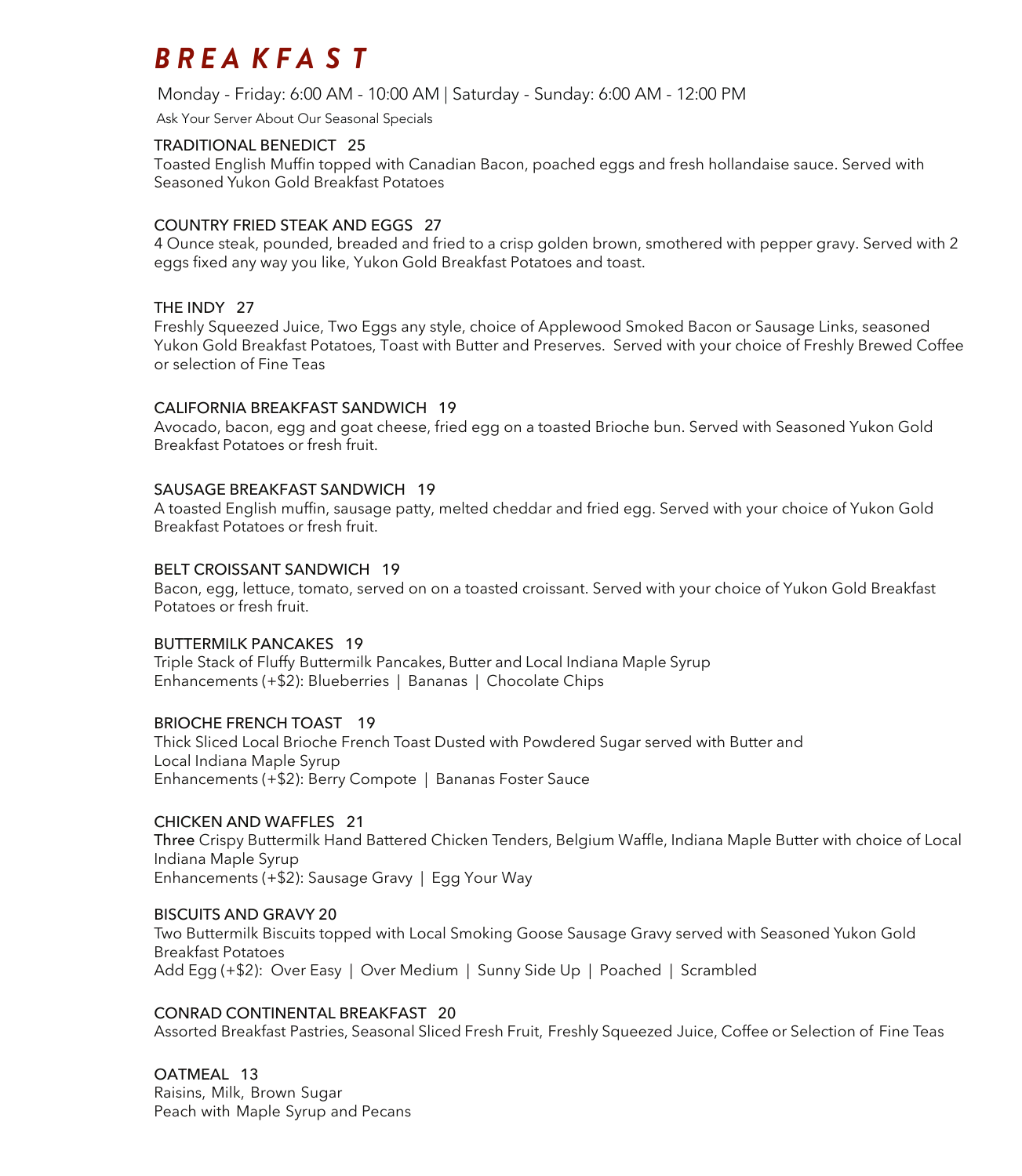## 3 - EGG OMELETS

Egg Whites available up on request

#### THREE EGG OMELET 20

Served with Seasoned Yukon Gold Breakfast Potatoes Choice of three ingredients: Cheddar | Swiss | Goat Cheese | Smoked Bacon | Cured Ham | Pork Sausage | Fresh Tomato | Sweet Peppers | Onions | Roasted Mushrooms | Spinach

Choice of toast: Wheat | Sourdough | English Muffin | Brioche | Gluten Free (UdI)

#### INDIANA BREAKFAST SCRAMBLE 20

Choose your fillings from the options above, scrambled with cheddar cheese and hash browns. Served with choice of toast.

## LIGHT BITES

FRESH FRUIT SMOOTHIE 9 Green Energy | Berry Antioxidant | Immune Booster

#### ASSORTED CEREALS 8

Ask about our current selection of breakfast cereals

ASSORTED FRESHLY BAKED PASTRIES 9

A selection of fresh baked pastries

SEASONAL SLICED FRESH FRUIT 13 Cantaloupe, Honeydew, Pineapple, Blackberries, Strawberries, Blueberries

YOGURT PARFAIT 13 Enticing layers of granola, fresh berries and Greek yogurt

## **BEVERAGES**

#### VOSS BOTTLED WATER 7

COFFEE 9 Lavazza Coffee

#### TEA 9

JUICE 9 Orange | Grapefruit | Tomato | V8 | Apple | Cranberry | Pineapple

MILK 6 Whole | Skim | 2% | Chocolate | Soy

#### MIMOSA 16

BLOODY MARY 16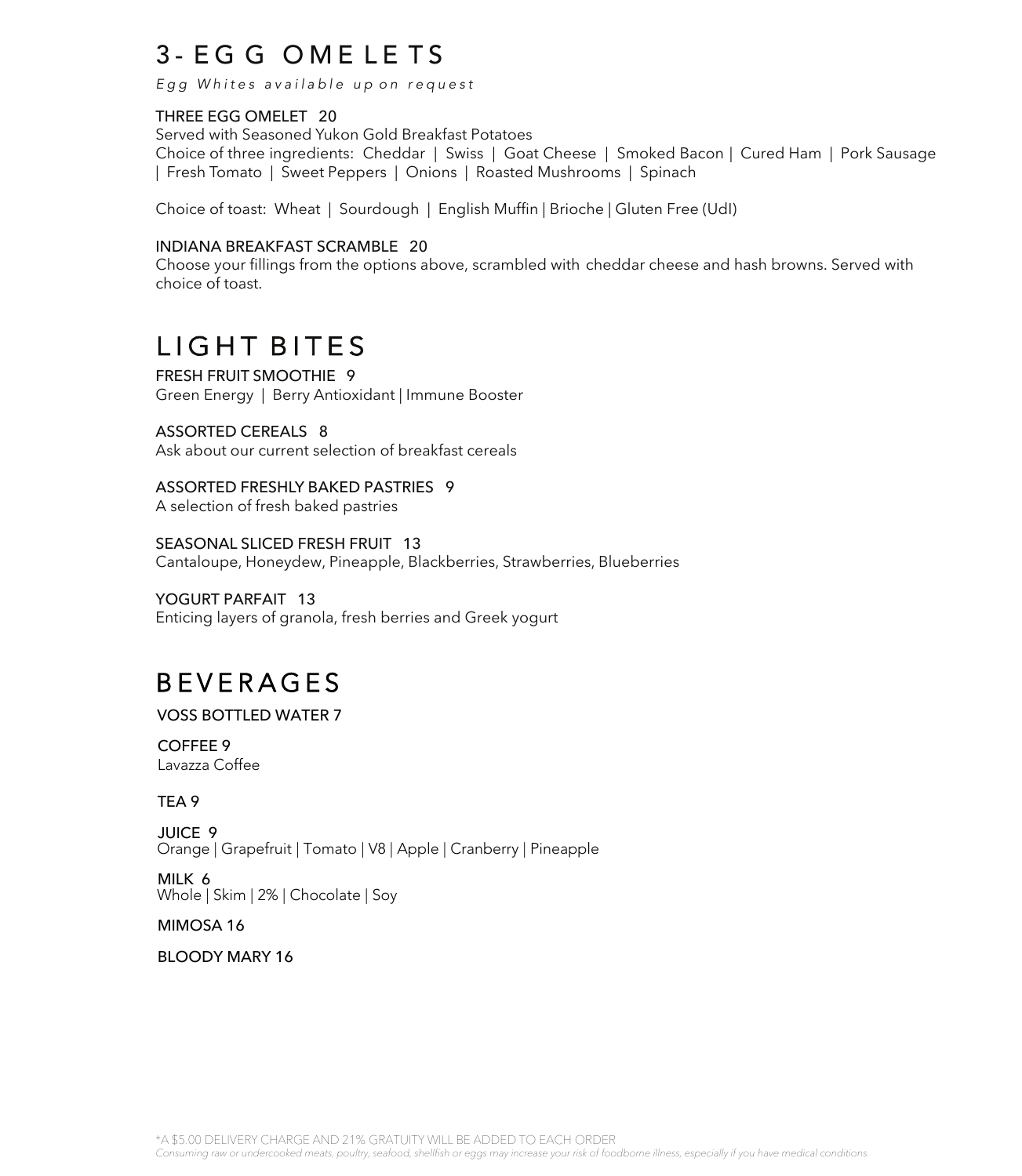# *DI N NER*

Monday - Sunday: 5:00 PM - 11:00 PM

## **SOUPS**

#### LEMON CHICKEN & WILD RICE 11

Herb grilled chicken breast, wild rice, herbs and vegetables in a hot broth and a hint of lemon.

SOUP DU JOUR 11 Ask about our seasonal soup of the day

### SALADS

#### HEARTS OF ROMAINE 13

Romaine lettuce, grape tomatoes, crispy prosciutto, Parmesan crisp, and traditional Caesar dressing

#### SIMPLY GREENS 13

Organic mixed greens, grape tomatoes, cucumbers, crisp sweet potatoes, avocado, Maytag bleu cheese crostini and white balsamic vinaigrette

#### CHEF'S CREATION 15

Mixed greens and romaine topped with ham, turkey, hard-boiled egg, mozzarella and cheddar cheese, tomato and bacon with your choice of dressing

Add Protein to Any Salad: Chicken 5 | Shrimp 9 | Salmon 9 Dressing Choices: White Balsamic Vinaigrette, Italian, Ranch, Bleu Cheese, Thousand Island, Honey Mustard, French

## SANDWICHES

Served with your choice of French Fries, Sweet Potato Fries or Fruit Cup

#### BLACK ANGUS BURGER 19

Black Angus Burger on Toasted Buttery Artisan Bun, Applewood Smoked Bacon, Smoked Gouda Cheese, Caramelized Onion Jam, Lettuce, Tomato, Onion and Pickles

#### SMOKED TURKEY CLUB 16

Smoked Sliced Turkey Club on Artisan Wheat Bread, Applewood Smoked Bacon, Herb Aioli, Smoked Gouda Cheese, Lettuce and Tomato

#### SALMON BLTA 17

Sliced smoked salmon on a toasted brioche bun, Applewood Smoked Bacon, Herb Aioli, crispy Bibb lettuce and avocado.

## **FNTRFFS**

#### FILET OF BEEF 43

8oz Hand Cut Filet grilled to your perfection your specifications, served with merchant sauce, mashed potatoes and sauteed vegetables.

#### SEARED SALMON 35

8oz cut of Seared Salmon with a red pepper gastrique, zesty pineapple mango salsa,

#### GRILLED CHICKEN BREAST 30

Topped with a lemon caper buerre blanc, fresh steamed vegetables, and a sundried tomato mushroom risotto

#### PENNE PASTA 30

Penne Pasta tossed in a Bolognese sauce topped with shaved parmesan cheese and a toasted garlic baguette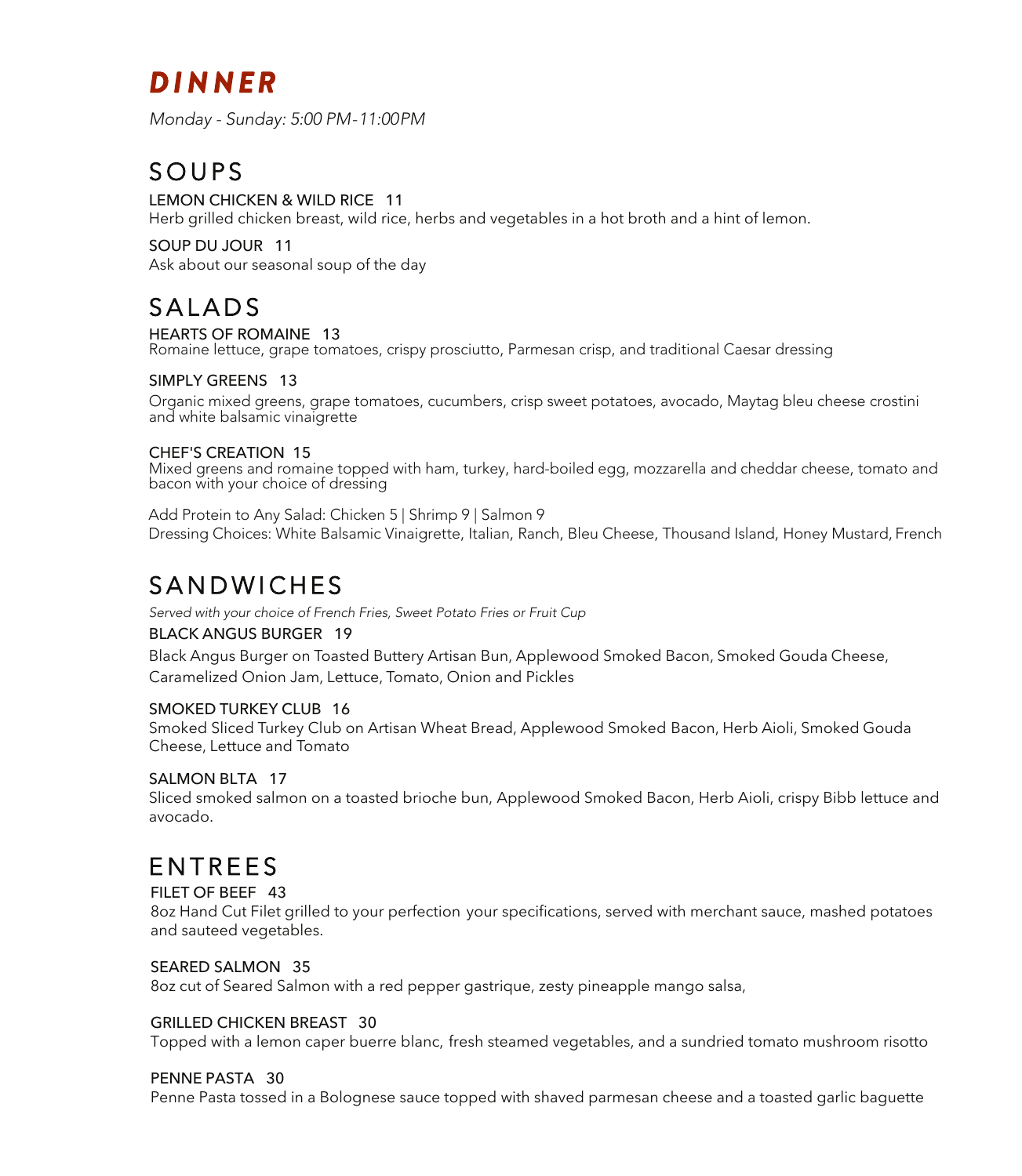## COMFORT FOODS

CHICKEN WINGS 15 Choice of Buffalo, Sweet Thai Chili or BBQ Sauce. Served with Celery, Ranch or Bleu Cheese

SOUTHERN STYLE CHICKEN TENDERS 17 Your choice of Buffalo, BBQ, Honey Mustard or Ranch. Served with steak fries

#### 10" TWO-TOPPING PIZZA 21

Choice of toppings: Pepperoni, Sausage, Ham, Bacon, Grilled Chicken Breast, Mushrooms, Sweet Peppers, Black Olives, Tomatoes, Spinach

# *KID S M E N U*

Served with your choice of French Fries, Sweet Potato Fries or Cup Fruit

GRILLED CHEESE SANDWICH 9

CHEESE PIZZA 11

MACARONI & CHEESE 11

CUP OF SEASONAL FRUIT OR GREEK YOGURT 9

PB & J 11 Strawberry Jelly | Grape Jelly

CHICKEN FINGERS 11 Dipping Sauce: Buffalo Sauce | BBQ | Ranch | Honey Mustard

# *DESSERTS*

WHITE CHOCOLATE CHEESECAKE 10 Topped with seasonal fruit compote

ICE CREAM 11 Served by the pint. Choice of Vanilla or Chocolate

FRESH BAKED CHOCOLATE CHIP COOKIES 12 Served with choice of milk: Skim, Low Fat, Whole, Soy

## *BEVERAGES*

VOSS BOTTLED WATER 7

SPARKLING NATURAL WATER 7

COFFEE 9 Lavazza Coffee

COCA-COLA PRODUCTS 5.50 Coke | Diet Coke | Sprite FRESHLY BREWED ICED TEA 6